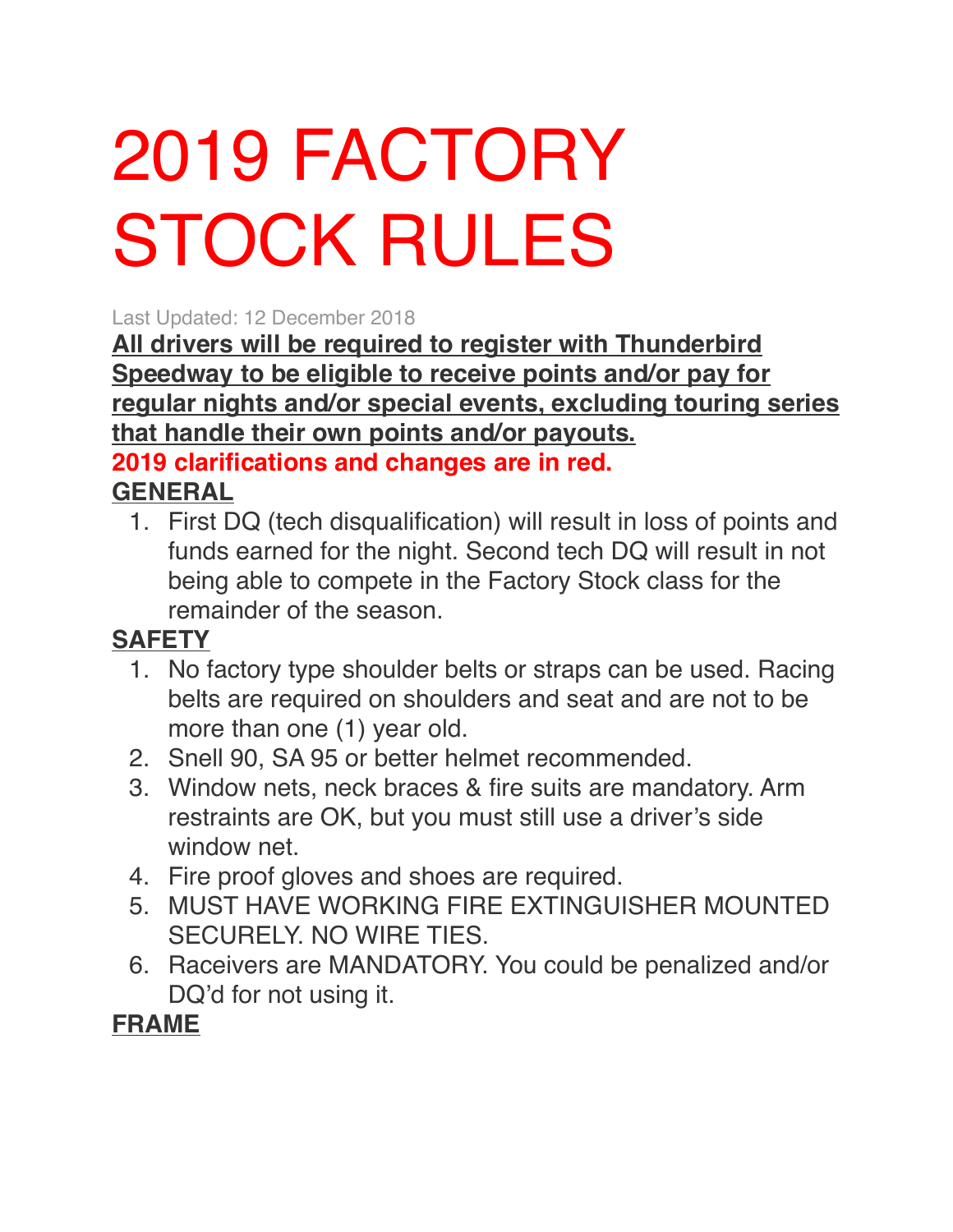- 1. Any American OEM full body rear wheel drive passenger car. 1955 or newer, full frame or unibody car. Frame must match body and body must be OEM mounts in stock location.
- 2. Small trucks (Ford Ranger, Chevy S10, Dodge Dakota etc.) are allowed with the following restrictions. NO large size trucks. Trucks must meet minimum weight rule and follow the same safety rules. Engines must match make/model of truck. If stock engine exceeds the engine rules listed below, you may change to an engine that meets the rules. All suspension components must remain stock with the exception of lowering the frame and any allowed change as listed in these rules. Bed may be covered but must retain stock floor. Fuel cell may be located in the bed area.
- 3. Wheel base must match car, with no difference in length from side to side. 101" minimum for strut cars and 108" minimum for others. +/- 1" is OK.
- 4. Frame must remain unaltered. Frames may be "X" braced.
- 5. Factory floor pan must remain unaltered.
- 6. Camaros and Firebirds allowed. Strut cars allowed. Uni-body cars may tie frames together.
- 7. Trailing arms must match car and remain unaltered.
- 8. Front shocks must be inside of coil springs.
- 9. Frame can be tubed round or square from center of rear end housing to rear bumper.
- 10. May not alter spring buckets, must remain stock.

#### **ROLLCAGE**

- 1. Main cage must consist of continuous hoops 1.75" O.D. tubing, with a wall thickness of at least .095" low carbon or mild steel.
- 2. Four post roll cage required, front down bars & rear hoop must be welded to OEM frame. Driver's head must not protrude outside roll cage with helmet on.
- 3. Rear hoop must have "X" brace. Front down bars must be tied together.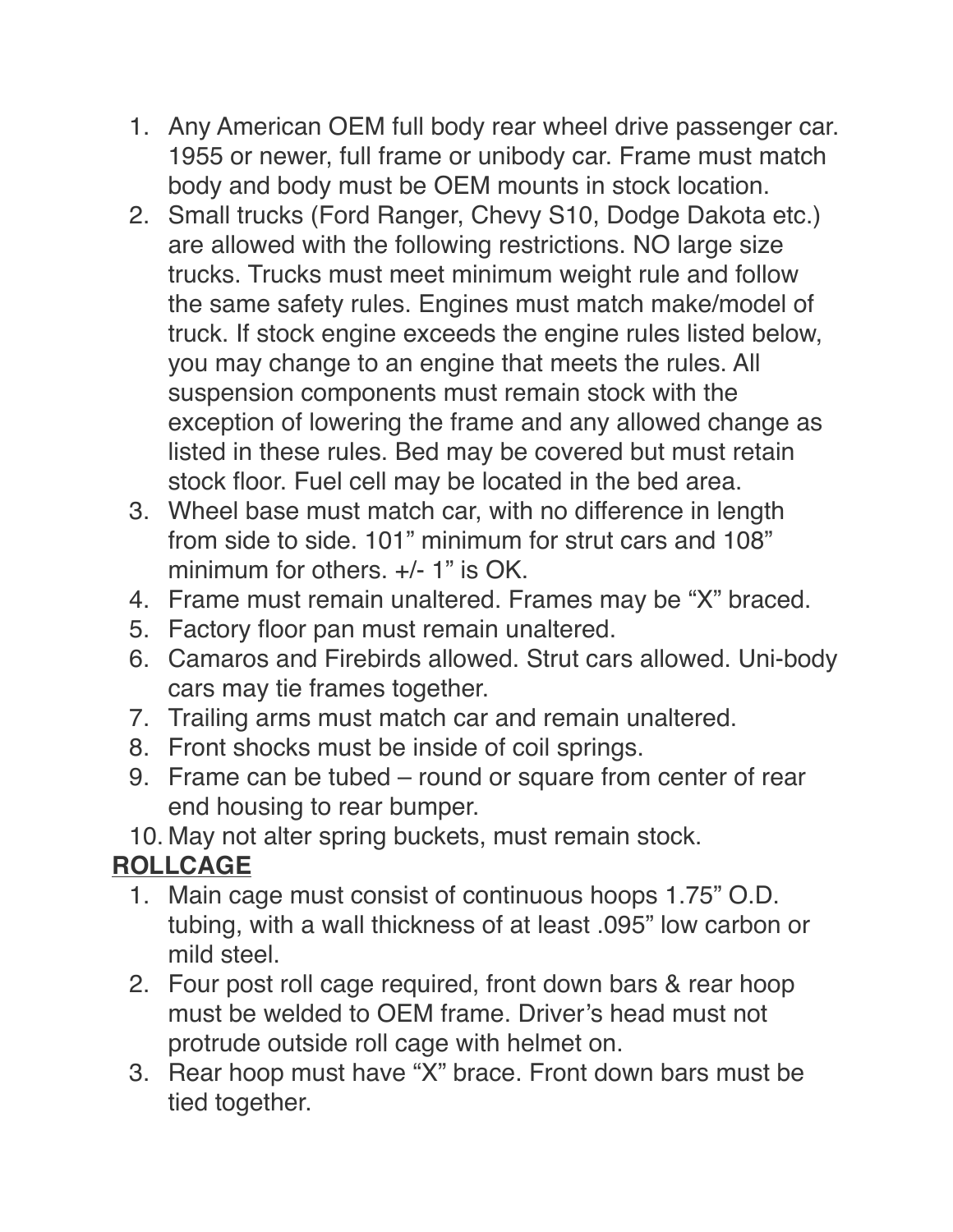- 4. All door bars and uprights must be min 1.75" x .095" wall thickness.
- 5. Minimum of three door bars on both sides, parallel to ground, & perpendicular to driver. Minimum of four (4) uprights tied from front to top door bar on driver side and minimum of three (3) uprights on passenger side.
- 6. Driver's side 18 gauge thick door plate is mandatory. Steel only. Can be a single plate or welded in between the roll cage bars, but must be welded on all four sides. No tack or spot welding allowed on door plate.

## **BODY**

- 1. Must be stock appearing. May be made from aluminum.
- 2. Must have factory stock steel roof and factory roof
- 3. Hood and trunks may also be made of aluminum but must be stock appearing.
- 4. No rear spoiler.

## **DRIVER'S COMPARTMENT**

- 1. Minimum of three (3) windshield bars in from of driver.
- 2. Aluminum high back racing seat only, bolted to cage. Seat may be no further back than front edge of B-pillar.
- 3. All holes in floor board and fire walls must be covered with sheet metal. No other interior covers allowed. Enclosing of driver's compartment is optional.

## **FRONT SUSPENSION**

- 1. All components must be stock and mount in stock location other than the following. Adjuster cups in allowed on front springs.
- 2. Must have stock upper A arms or optional tubular A arm with designated part #UP4100R.

## **STEERING**

- 1. OEM steering column may be replaced with steel steering shafts (collapsible steering shaft recommended) with knuckles only.
- 2. Steering quickeners allowed.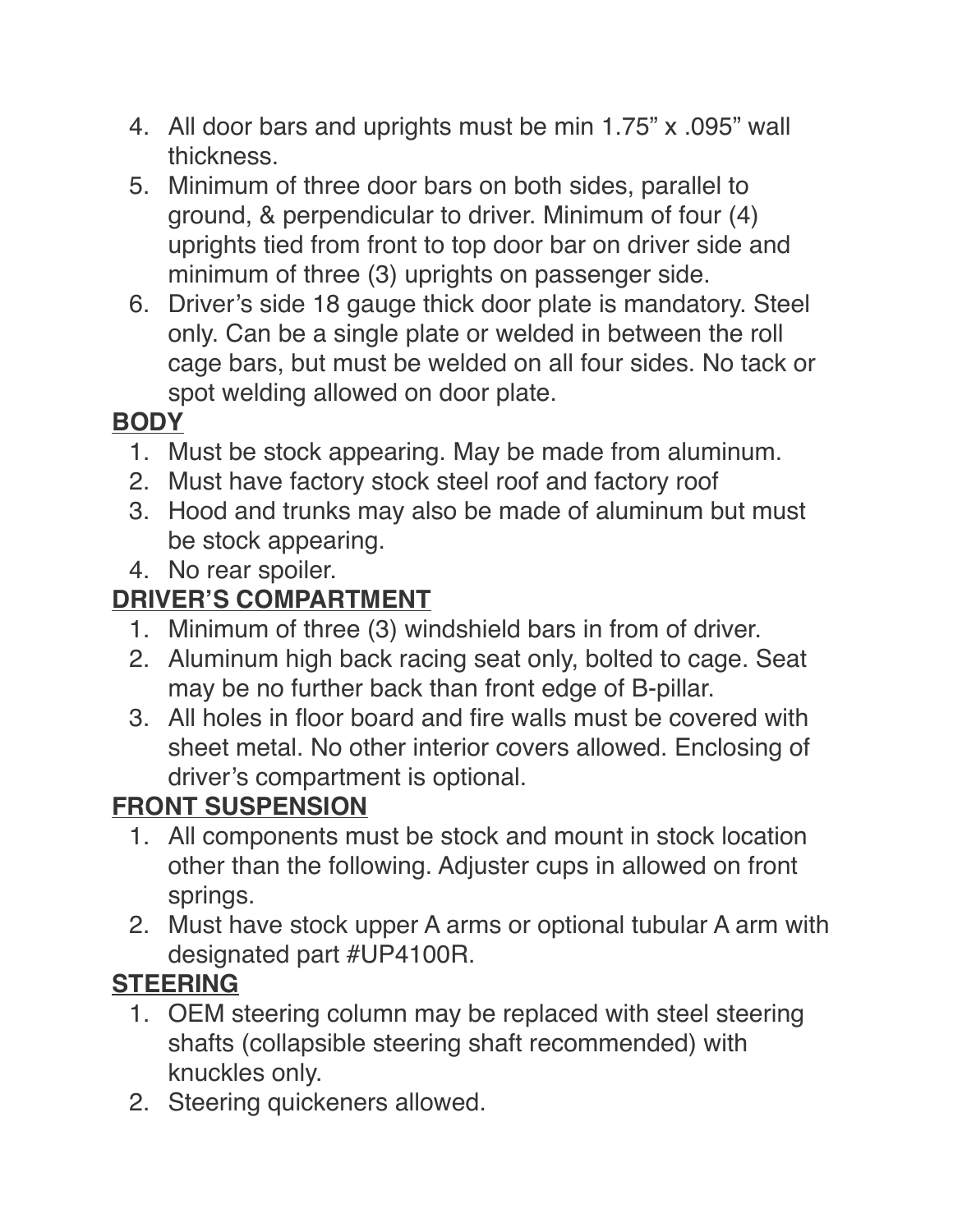- 3. After market power steering pump allowed.
- 4. Steering wheel and quick release may be aluminum.

## **SHOCKS**

- 1. One (1) OEM or OEM replacement shock per wheel. Stock replacement racing shock are OK.
- 2. All four (4) shocks must be in stock location and stock mountings.

#### **SPRINGS**

- **1.** One steel spring only in OEM stock location.
- **2.** NO adjustable shackles or lowering blocks except Camaros.
- **3.** 16 inch rear coil springs or smaller.

## **4. No spacer(s) of any kind in rear springs.**

## **REAR SUSPENSION**

- 1. All components and mounts must be steel, unaltered, OEM, in OEM location and match frame.
- 2. Stock rear trailing arms must mount in correct stock location. All mounting brackets must be located in correct stock location and all mounting holes must be at the correct height.
- 3. OEM rubber control arm bushing only.
- 4. No independent rear suspension allowed.
- 5. No pan hard bars, spring rubbers, chains or cables allowed.

## **REAR END**

- 1. Must be OEM for that car, GM-to-GM and Ford to Ford with the exceptions below. Must run OEM axles.
- 2. Must weld spider gears or may run mini spool. No torque dividing or limited slip differentials allowed. No aluminum spools allowed. NO FULL SPOOLS.
- 3. 9 inch Ford rear ends allowed. Floater rear ends are OK.
- 4. May drill flanges and rotors to take larger wheel studs.

## **BUMPERS**

1. Bumpers must be approved OEM in OEM location. May have tube bumpers as long as they fit the car to OEM type bumpers.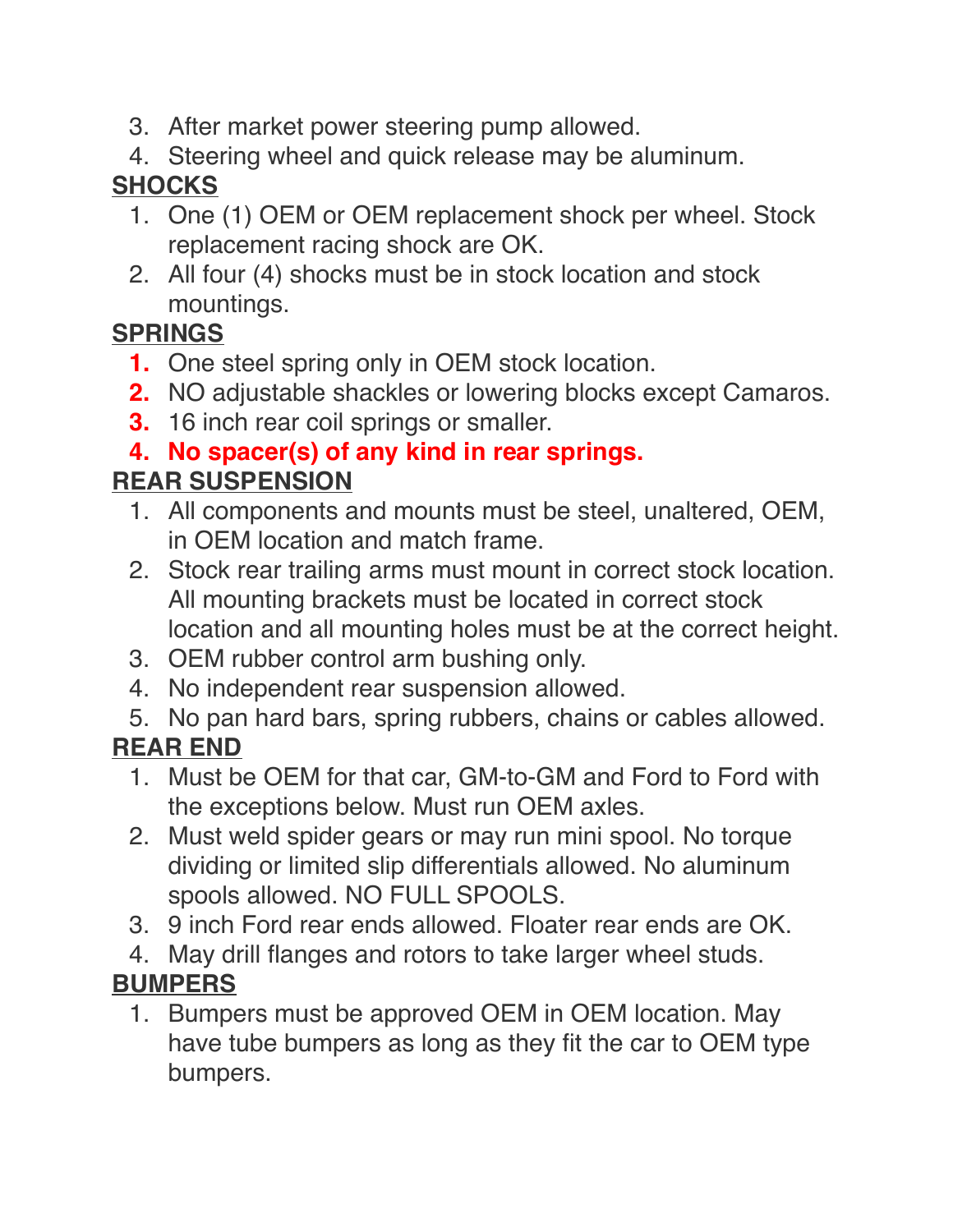2. Bumpers must be capped on the ends, with NO sharp edges.

**TIRES & WHEELS**

- 1. **Used asphalt take-offs 8" or 9". Grooving Allowed. No siping allowed.**
- 2. **Used asphalt take-offs 10". No grooving. No siping allowed.**
- 3. **No American Racers allowed.**
- 4. ALL tires must durometer 55 or harder.
- 5. **8" wheels only.** Bead lock OK on right rear only.
- 6. Wheel spacers allowed. No adapters allowed.
- 7. One-inch OD lug nuts mandatory on all four (4) wheels.
- 8. No bleeder valves.

## **BRAKES**

- 1. Steel, unaltered OEM or unaltered OEM replacement, operative on all 4 wheels. Master cylinder must be OEM location, **unless using after-market pedals.**
- 2. Disc brakes are OK.
- 3. No antilock brake systems.
- 4. Pedals can be stock or replaced with aftermarket pedal assembly.
- 5. No brake adjusters or brake gauges.
- 6. Steel or plastic brake lines only.

## **EXHAUST**

- 1. Headers are OK with 1 5/8" tubes with a 3" collector. Fender headers are OK. Cast iron OEM manifolds are OK. No center ram manifolds. NO AFTERMARKET MANIFOLDS.
- 2. If running (an) exhaust pipe(s), it/they must be under car type and must be secured properly.

## **FUEL AND FUEL SYSTEM**

- 1. Must run OEM mechanical push rod fuel pump only.
- 2. 2 barrel Holley 500 (4412). Top 1 3/8". Bottom 1 11/16". Maximum 1-inch adapter to manifold. Must have choke horn.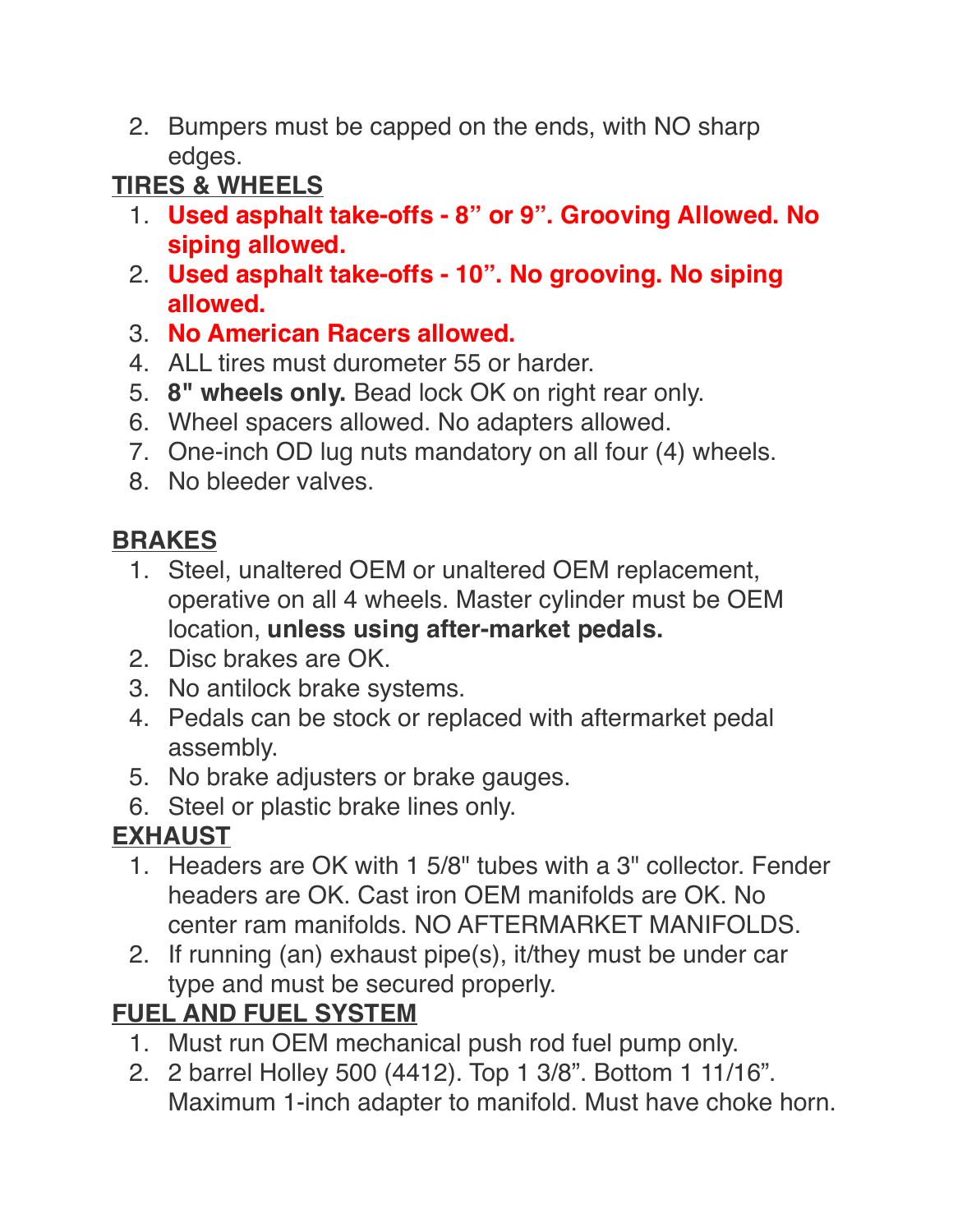- 3. Must run fuel cell, with metal container enclosure. **22 or 32 gallons maximum.**
- 4. Pump gas or racing fuel No alcohol.

## **WEIGHT**

- 1. **3000 lbs**. with driver before and after the race on Thunderbird scales.
- 2. Bolt on weight is OK.

## **BATTERY AND IGNITION**

- 1. One 12-volt car battery only.
- 2. Must be mounted in approved battery box.
- 3. Must run OEM distributor.

## **TRANSMISSION AND DRIVE SHAFT**

- **1.** Coolers must be mounted in front of radiator.
- **2.** All forward and reverse gears must be operational.
- **3. Transmissions:**
- **4.** a) **Manual:**Must be unaltered OEM 3 or 4 speeds, with minimum 10.5" clutch.
- **5.** i) Hydraulic clutch release bearings are OK.
- **6.** ii) Steel unaltered flywheel only with stock type pressure plate. No altering allowed. No Corvette parts.
- **7.** b) **Automatic**: Must be unaltered OEM, with unaltered pump.
- **8.** i) Must be in original bell housing, with minimum 10" torque converter and converter must hold minimum of three (3) quarts of fluid.
- **9.** ii) Must have shield around outside of converter housing. Flex plate must be full, unaltered OEM, or OEM replacement.
- **10.** Drive shaft MUST BE PAINTED WHITE and must have a safety chain or driveshaft loop.

#### **11. Must have blow-proof steel bell housing. ENGINE COMPARTMENT**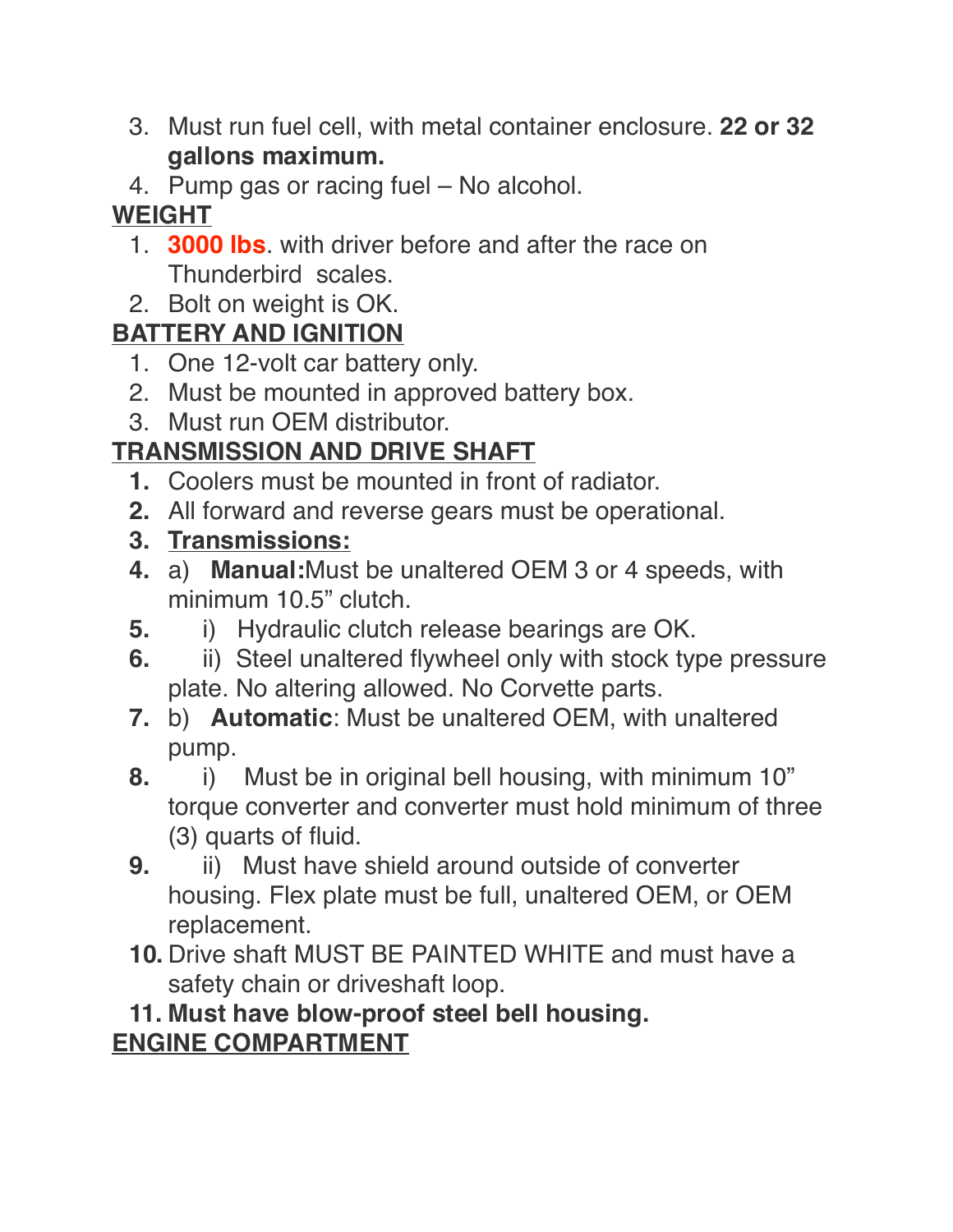- 1. Engine must be OEM location using OEM mounting holes for V8 motor mounts. Motor mount types are optional but must be in stock location.
- 2. Cross member must remain stock and unaltered in the stock location.

## **ENGINE SPECIFICATIONS**

- 1. Factory-sealed/IMCA-sealed GM 602 crate engines are OK.
- 2. Steel OEM V-8 Block only. NO GM BOWTIE, FORD SVO OR MOPAR W-2 BLOCKS, HEADS OR INTAKES ALLOWED.
- 3. NO GM POWER PACK HEADS. NO DOUBLE HUMP HEADS. OEM only. Enginequest (EQ) GM 76cc heads are OK.
- 4. Stroke must match block. NO 400 or larger cubic inch parts allowed.
- 5. Maximum 361 c.i. for GMs, 363 c.i. for Fords & 370 c.i. for Mopars.
- 6. Must use OEM or OEM like pistons. **Must use flat top pistons with four (4) valve relief pistons only.**
- 7. Stroke 3.48" for GMs and 3.5" for Fords & Mopars I-beam rod 5.75" GM, Ford & Mopar.
- 8. TSS Approved OEM GM cylinder head. No Vortec heads, **unless running a 602 crate.** No Ford after-market SVO heads. No Mopar after-market W-2 heads. 360 heads only. No aftermarket heads allowed, except as noted.
- 9. No 305 heads allowed on GM 350. 305 heads can only be on a 305 GM block.
- 10. No headwork can be done on the heads. Only machine shop work will be flat milled only. No angle milling. No cutting heads for larger springs, valve guides or bosses.
- 11. **194 intake valves.** 150 exhaust valves. Must have four (4) valve reliefs.
- 12. Open chamber heads only. Must pass 76 c.c. test. No close chamber heads allowed. NONE.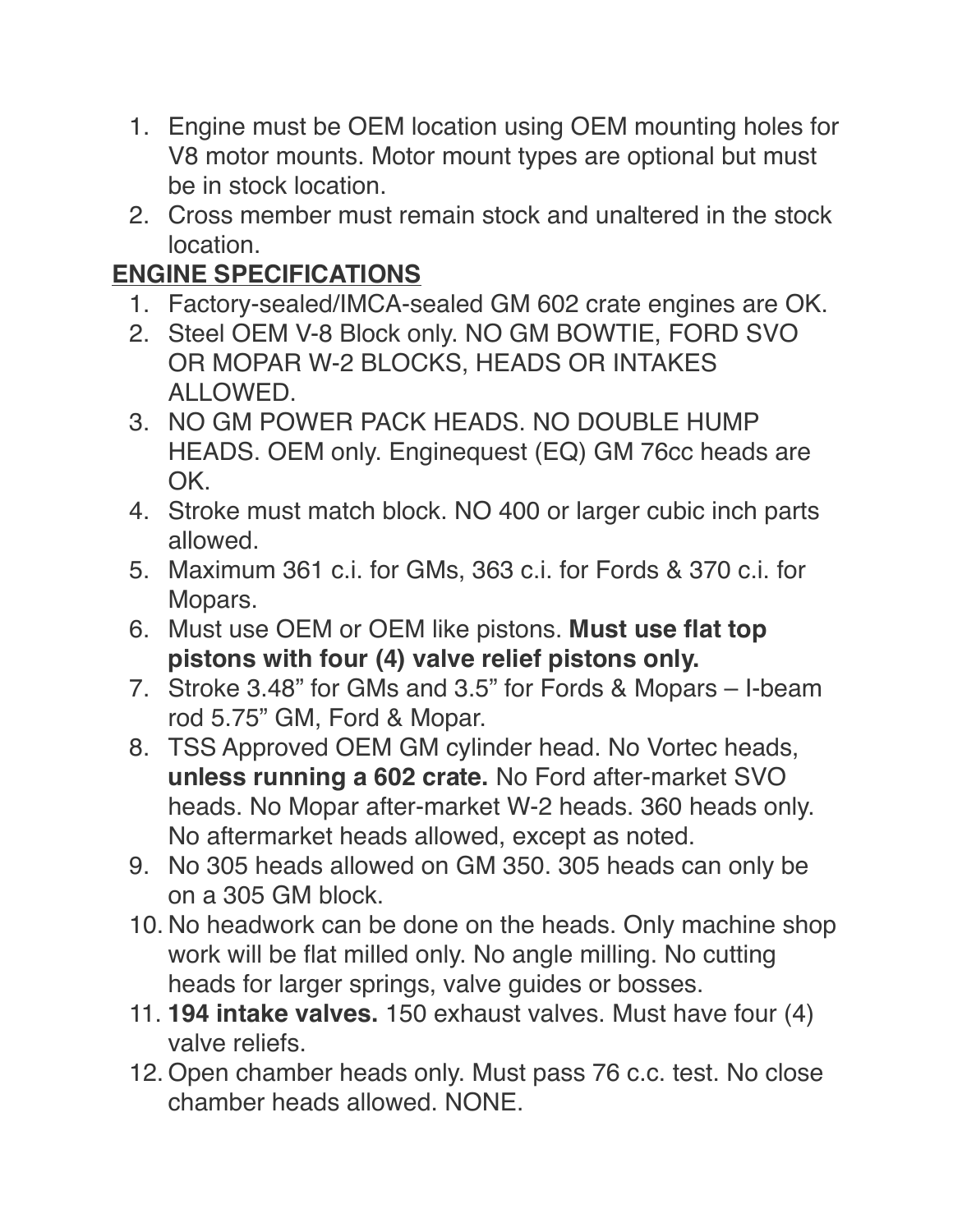- 13. No roller rocker arms. No roller tip rocker arms. Must use stamped steel rocker ratio of 1.5" for GM. May use screw in studs.
- 14. Cannot machine block, other than flat surface deck height. Piston cannot be higher than block. No zero-piston deck height allowed.
- 15. **175 lbs. max compression (hot) with five (5) rotations. No tolerance.**
- 16. Intake manifold must be stock cast iron or stock aluminum. No aluminum hi-rise, marine, air-gap or Vortec intakes **(unless running a 602 crate).** No porting polishing or alterations of any kind to head and/or intake. **Aluminum intakes with part #'s 2701 and 2101 are OK.**
- 17. Aluminum water pump and crankshaft pulleys are OK.
- 18. Camshaft lift not to exceed .450" at the valve retainer. No tolerance. This is basically a stock profile camshaft. No special grinds are allowed. Hydraulic only. OEM ONLY. No bleed down lifters.
- 19. Oil pan must have a one (1) inch inspection plug.
- 20. No Corvette parts allowed.

#### **PROTEST**

- 1. There is a driveline (engine, transmission, rear end, tires, wheels, brakes, shocks) protest fee of \$175. This can be done by any driver who finishes on the lead lap of the A Feature and has run two consecutive weeks at Tri-State Speedway in that class. In the event that two drivers are protesting the same car, the driver who finished lowest and on the lead lap, will get to protest.
- 2. The fee, in cash, must be taken to the tech man BEFORE the green flag drops. If your car's being protested, you will be told by track officials that you must report to tech immediately after your race and before going to the pit areas.